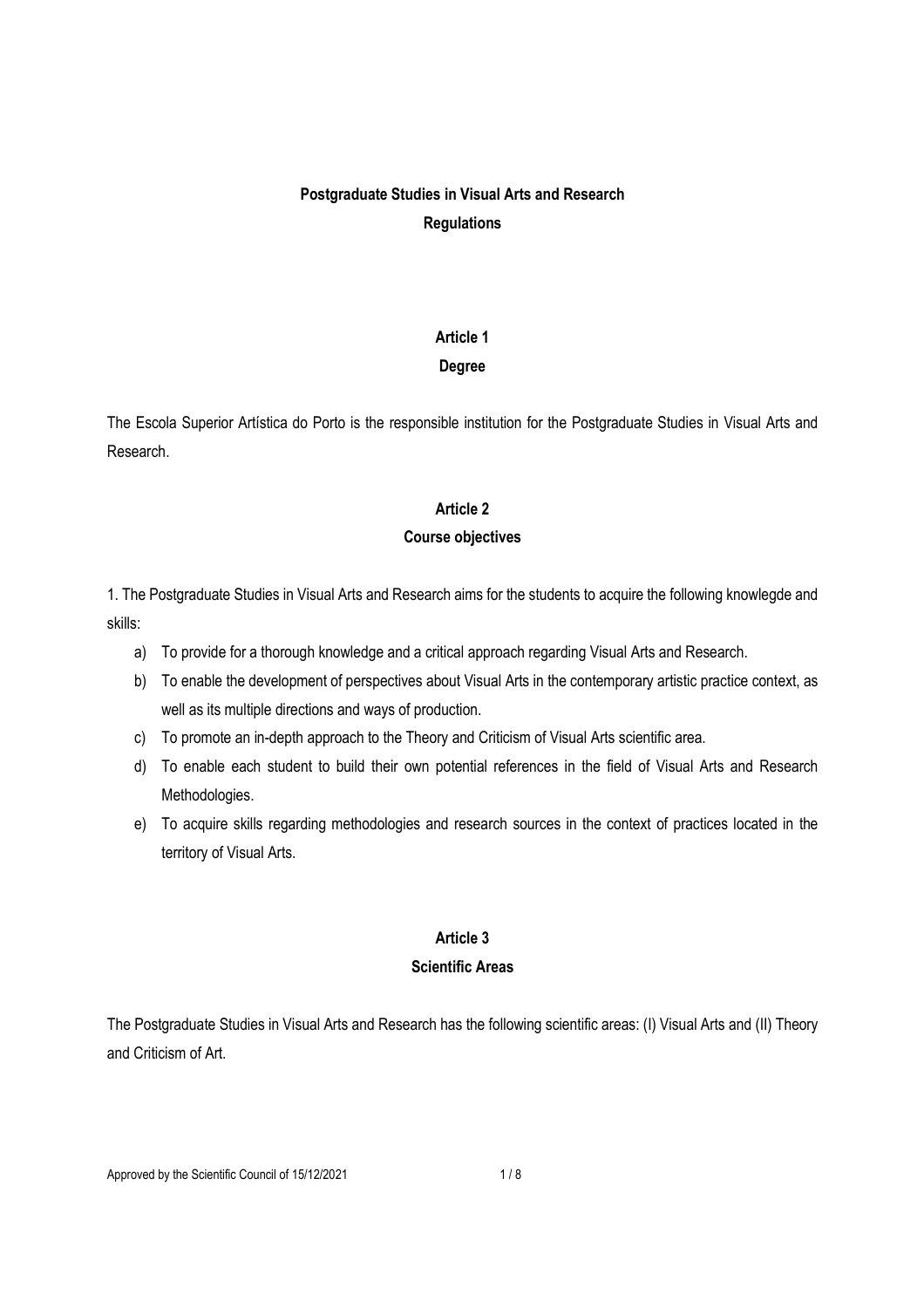### Article 4

### Duration of the course

The Course is organized for a normal duration of 2 semesters.

### Artigo 5.º

# Rules on Postgraduate Studies admission

1. The Postgraduate Studies in Visual Arts and Research application process will admit the following:

a) Holders of a bachelor's degree or legal equivalent.

b) Holders of a foreign higher academic degree, awarded following a 1st cycle of studies organized in accordance with the Bologna principles by a State adhering to the process.

c) Holders of a foreign higher academic degree that is recognized as meeting the objectives of the bachelor's degree by the Scientific Council of ESAP.

d) Holders of an academic, scientific, or professional curriculum that is recognized as attesting the capacity to carry out a Postgraduate degree, by the Scientific Council of ESAP.

2. The application will be made by filling out the appropriate form, completed with a course completion certificate, a copy (compared by the services) of the diploma supplement (when applicable) and a detailed Curriculum Vitae. The application documents must be delivered to ESAP's Administrative Services within the deadlines established for this purpose.

3. The candidates who meet the academic and curricular conditions expressed in the number 1 of this article, will be selected, and ranked, considering the following criteria:

a) Academic curriculum:

- Academic Degree classification:
- Academic Degree, preferably in the areas of Arts, Architecture, Design, Philosophy, History of Art, Curatorship, Social Sciences, and others considered appropriates
- b) Scientific curriculum;
- c) Professional curriculum;
- d) Possible interview as a complementary criterion.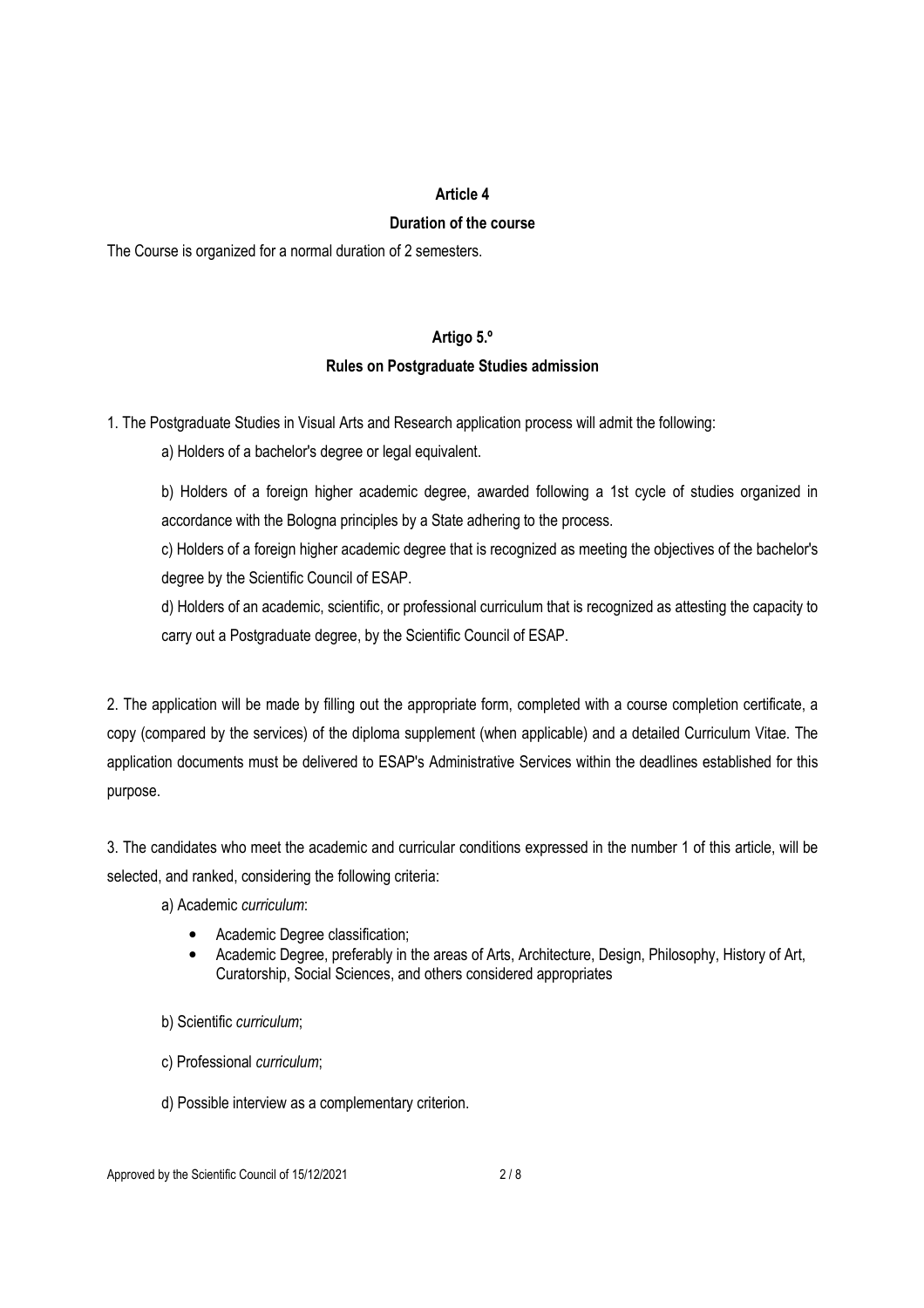### 4. Densification of the evaluation criteria:

4.1. The Curriculum Assessment (CA) will be made considering the following parameters:

a) Academic curriculum (AC) – considering the academic qualifications required in the following terms:

- final grade of Academic Degree or equivalent: 10-13 point -------- 12 points
- final grade of Academic Degree or equivalent: 14-16 points ------- 15 points
- final grade of Academic Degree or equivalent: 17-20 points ------- 18 points

b) Scientific curriculum (SC) – weighing on a scale of 0-20 points, the candidate's participation in congresses, seminars, research projects, number of published articles, awards and similar elements, provided that they are activities in the scientific area of the study cycle in question, in the following terms:

- Curriculum with very low relevance --------------------------------------- 10 points
- Curriculum with low relevance ---------------------------------------------- 12 points
- Relevant curriculum ----------------------------------------------------------- 14 points
- Highly relevant curriculum --------------------------------------------------- 16 points
- Exceptionally relevant curriculum ---------------------------------------- 18 points

c) Professional curriculum (PC) – weighing on a scale of 0-20 points, the duration and nature of the professional functions performed, provided that they are held by an employment contract or in an independent work regime, in the scientific area of the study cycle in question, in the following terms:

- Curriculum with very low relevance --------------------------------------- 10 points
- Curriculum with low relevance ---------------------------------------------- 12 points
- Relevant curriculum ----------------------------------------------------------- 14 points
- Highly relevant curriculum --------------------------------------------------- 16 points
- Exceptionally relevant curriculum ---------------------------------------- 18 points

d) In addition to the curricular assessment, a possible individual interview (II) may be carried out whenever the assessment of the academic, scientific, and professional curriculum is not sufficiently distinctive from the ranking of the different candidates, considering for this purpose the following skills and abilities:

• Ability to express oneself and critically reflect;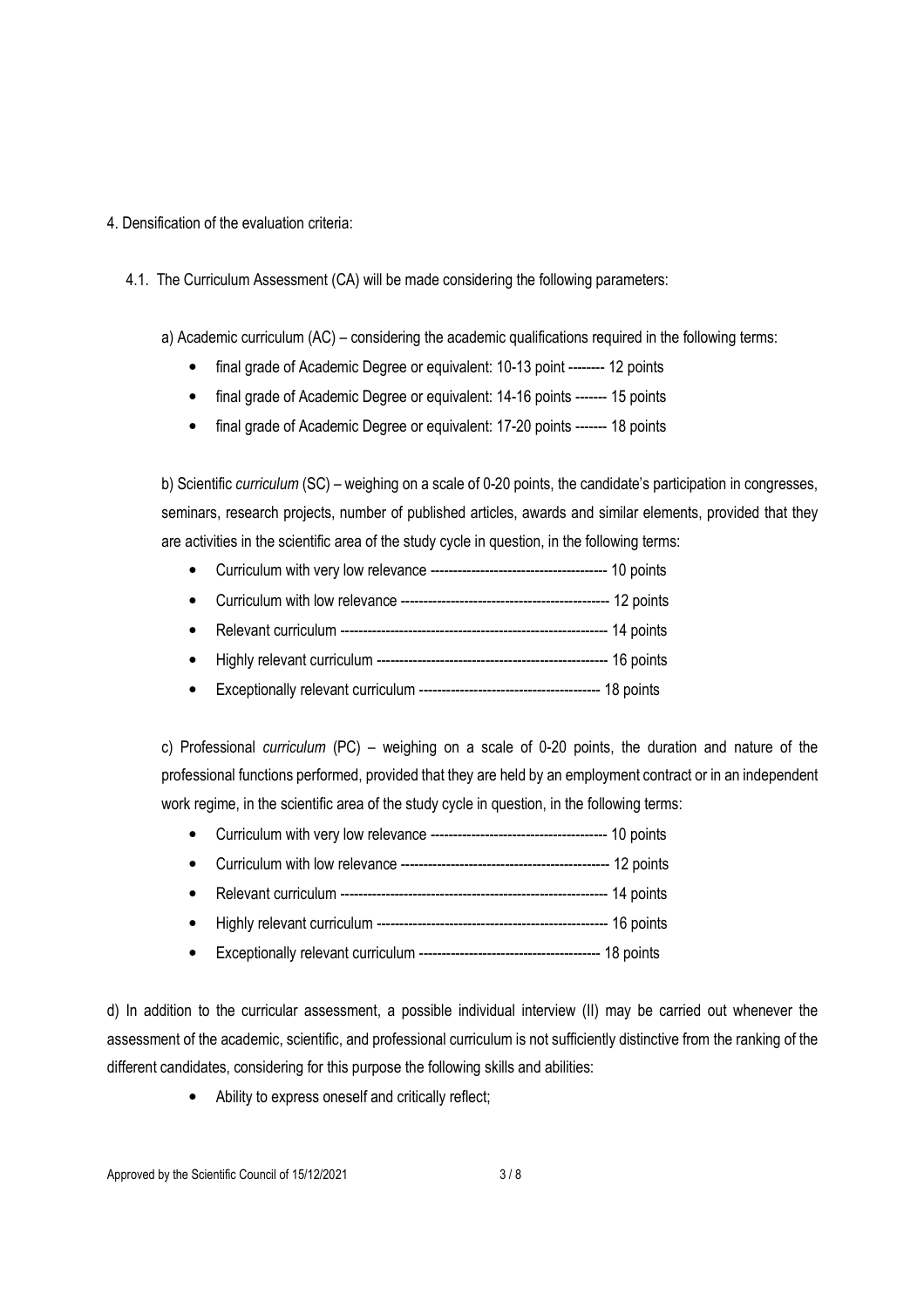- Motivation to attend the Postgraduate studies
- e) The classification of each candidate will result from the arithmetic mean of the scores assigned on a scale of 0 to 20 points for each of the two appreciation factors I) and II).

4.2. The final classification will be scored by applying the following formula, on a scale from 0 to 20 points: CA = (AC\*X+SC+PC) /3. Being that:

- CA = Curriculum Assessment
- AC = Academic curriculum
- SC = Scientific curriculum
- PC = Professional curriculum
- The weighting factor X takes one of the following values:

 $X = 1.3$  for candidates with a degree in the areas of Arts, Architecture, Design, Philosophy, History of Art, Curatorship, Social Sciences

 $X = 1.0$  for candidates with a degree in other areas considered suitable

4.3. If it is necessary to conduct an individual interview (II), the final classification formula is adapted, in the following terms:  $FS = (CA+II)/2$ , where:

- FS = Final score
- CA = Curriculum Assessment (Academic curriculum + Scientific curriculum + Professional curriculum)
- $II = Individual$  interview

4.4. The scores resulting from the calculation of the averages will be expressed up to the hundredths, by rounding, in each selection method and also in the final classification, by defect or by excess, depending on whether the value of the thousandths is less than or greater than or equal to five.

5. The applications will be analyzed by a committee of experts, appointed by the Scientific Council for this purpose. The decisions of this committee will be recorded in the minutes and there will be no appeal.

6.The number of vacancies and deadlines for applying to the Postgraduate Studies will be set annually by order of the Academic Director, subject to ratification by the Scientific Council of ESAP and by the Board of Directors of CESAP.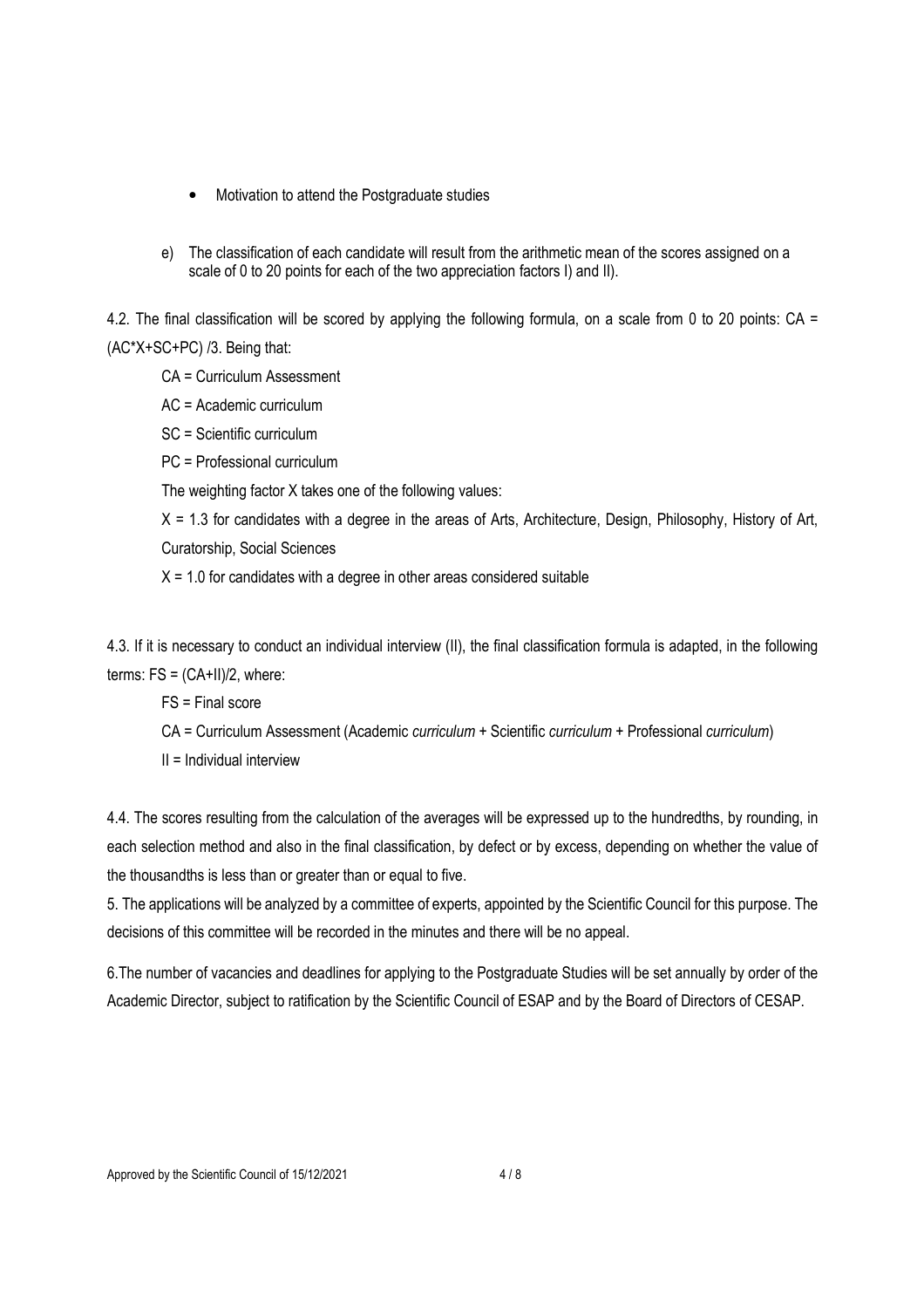### Article 6

### Conditions and start of the Studies

- 1) The Escola Superior Artística do Porto ensures the necessary conditions for the functioning of the Postgraduate Studies in Visual Arts and Research, namely:
	- a) A unique educational, scientific and cultural project, suited to the objectives set in the Postgraduate Studies;
	- b) Its own faculty, adequate in number and constituted, in its majority, by holders of a PhD degree or specialists with recognized experience and professional competence in the scientific areas that are part of the Postgraduate Studies;
	- c) Development of recognized activity of training and research or development of a high-level professional nature, in the scientific areas that are part of this study cycle;
	- d) The human and material resources essential to guarantee the level and quality of training, including teaching spaces, equipment, and an adequate library.

### Article 7

### Curriculum structure, syllabus, and credits

- 1) The course is organized according to the European Credit Transfer System (ECTS).
- 2) The total number of credits required to obtain the Postgraduate degree is 60 credits.
- 3) The scientific areas and credits that must be achieved to obtain the diploma are those shown in the tables below:

# Table 1 - NUMBER OF ECTS CREDITS TO BE OBTAINED BY SCIENTIFIC AREA

| <b>SCIENTIFIC AREA</b>      | <b>INITIALS</b> | <b>CREDITS</b>   |                 |  |
|-----------------------------|-----------------|------------------|-----------------|--|
|                             |                 | <b>MANDATORY</b> | <b>OPTIONAL</b> |  |
| <b>Visual Arts</b>          | AV              | 27               |                 |  |
| Theory and Criticism of Art | <b>TCA</b>      | 21               |                 |  |
| Free                        |                 |                  | 12              |  |
| <b>TOTAL</b>                |                 | 60               |                 |  |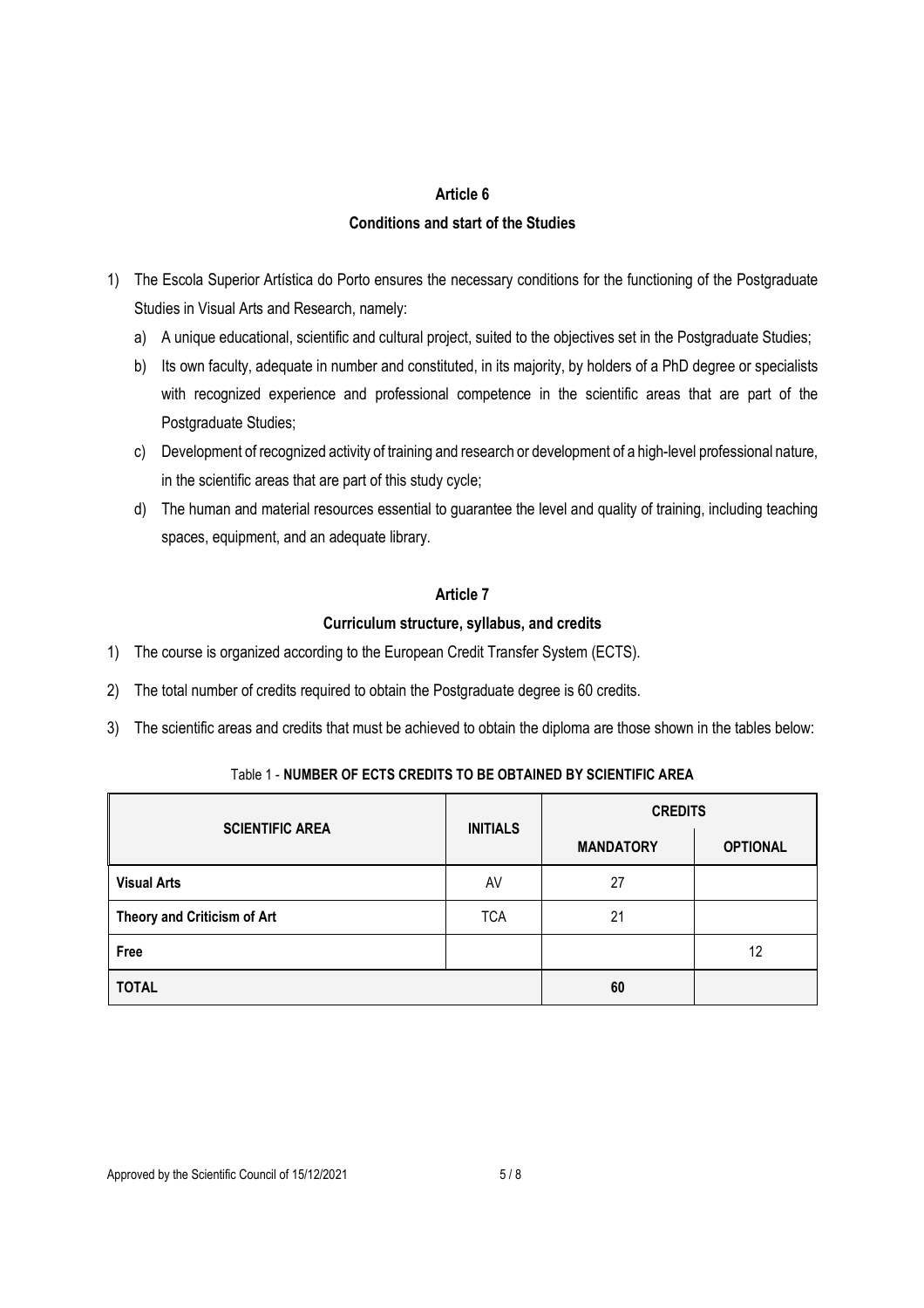## CURRICULAR STRUCTURE

| <b>CURRICULAR UNITS</b>                              | <b>SCIENTIFIC</b><br><b>TYPE</b> | <b>WORKING TIME (HOURS)</b> |              | <b>ECTS</b>    | <b>OBSERVATIONS</b> |     |
|------------------------------------------------------|----------------------------------|-----------------------------|--------------|----------------|---------------------|-----|
|                                                      | <b>AREA</b>                      |                             | <b>TOTAL</b> | <b>CONTACT</b> | <b>CREDITS</b>      |     |
| (1)                                                  | (2)                              | (3)                         | (4)          | (5)            | (6)                 | (7) |
| Digital Laboratory / Artistic Practices<br>Atelier I | AV                               | S                           | 225          | PL: 90         | 9                   |     |
| Contemporary Art and Critical Studies                | <b>TCA</b>                       | S                           | 150          | $T:45 + OT:15$ | 6                   |     |
| Research Methodologies                               | AV                               | S                           | 225          | $T:30 + TP:60$ | 9                   |     |
| Option                                               | Free                             | S                           |              |                | 6                   |     |

# Table 2 – 1st Semester

#### Table 2 – 2nd Semester

| <b>CURRICULAR UNITS</b>                               | <b>SCIENTIFIC</b> | <b>TYPE</b> | <b>WORKING TIME (HOURS)</b> |                 | <b>ECTS</b>    | <b>OBSERVATIONS</b> |
|-------------------------------------------------------|-------------------|-------------|-----------------------------|-----------------|----------------|---------------------|
|                                                       | <b>AREA</b>       |             | <b>TOTAL</b>                | <b>CONTACTO</b> | <b>CREDITS</b> |                     |
| (1)                                                   | (2)               | (3)         | (4)                         | (5)             | (6)            | (7)                 |
| Digital Laboratory / Artistic Practices<br>Atelier II | AV                | S           | 225                         | PL: 90          | 9              |                     |
| Art and Technology                                    | <b>TCA</b>        | S           | 150                         | $T:45 + OT:15$  | 6              |                     |
| Artists' Writings and Work Processes                  | <b>TCA</b>        | S           | 225                         | TP:90           | 9              |                     |
| Option                                                | Free              | S           |                             |                 | 6              |                     |

# Article 8

### Precedence and knowledge assessment regimes

1. To attend the Postgraduate Studies curricular units no mandatory precedence is required. However, students can be advised, by the teachers of each curricular unit, about the prior knowledge considered convenient to successfully carry them out.

2. The assessment of knowledge has an individual character and will take place at the end of the academic semesters. In the assessment of knowledge, final written and/or oral tests, assignments, or other elements of assessment, carried out by students within the scope of the different curricular units, will be considered, under conditions to be defined, in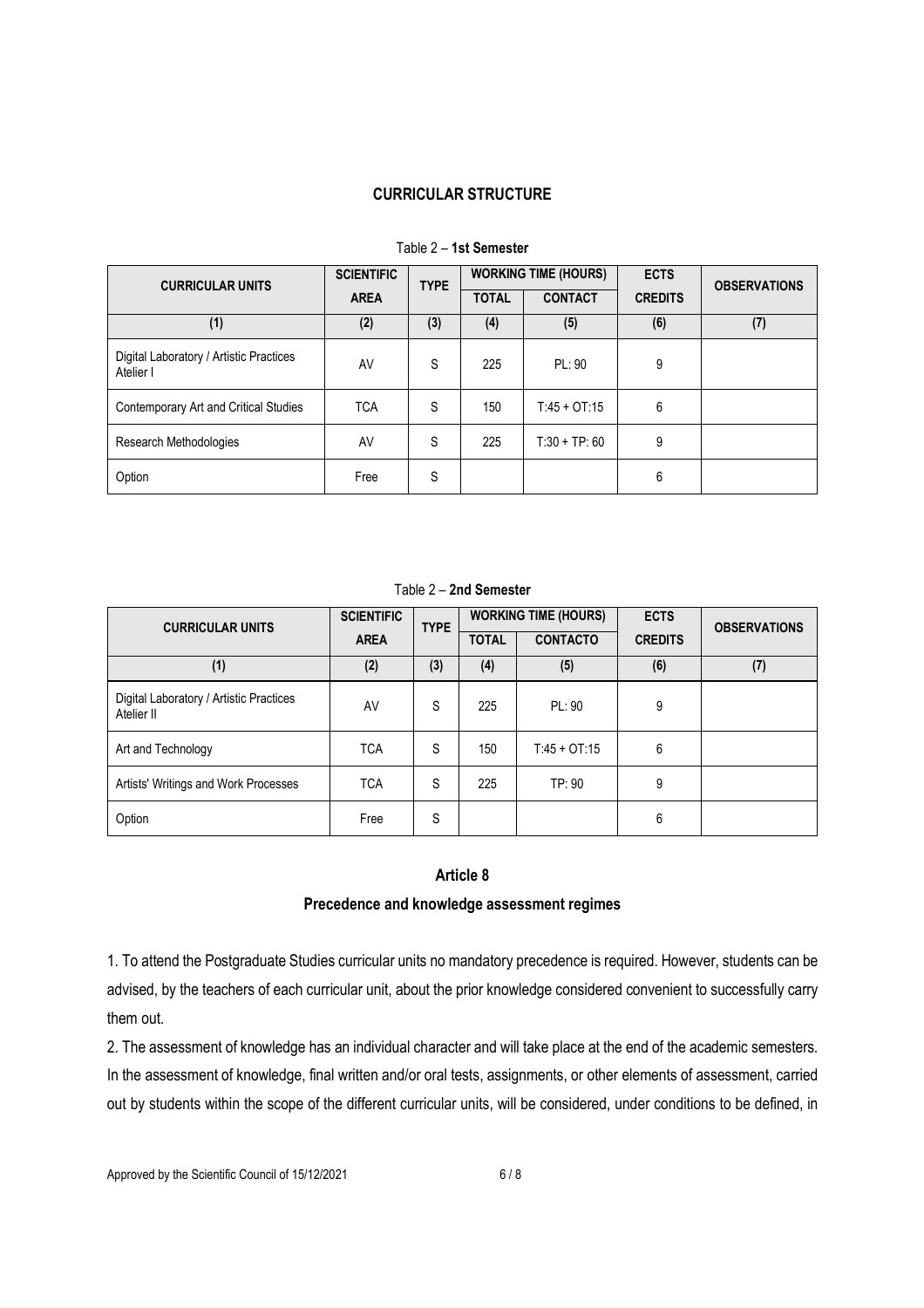advance, by the respective teachers. The evaluation result will be expressed on a numerical scale from 0 to 20 values. 3. A student who obtains a final grade equal to or greater than 10 points is considered to have passed a curricular unit.

### Article

### Precedence regime and right to enroll prescription

1. The precedence and prescription regime follows the following table, which establishes the maximum number of semesters that can be taken by the student depending on the number of credits already obtained in the course.

| Minimum of ECTS credits obtained for<br>enrollment | Semester enrollment | Maximum number of semesters for<br>concluding the Postgraduate degree |  |  |
|----------------------------------------------------|---------------------|-----------------------------------------------------------------------|--|--|
|                                                    | 2nd                 |                                                                       |  |  |

### Article 10

# Final grade assignment process

1. The Postgraduate Diploma is awarded with a final grade ranging from 10-20 on a full numerical scale of 0 to 20, as well as its equivalent on the European scale of grades comparability.

2. The final grade of the Postgraduate Diploma is the average, per credit, of the grades obtained in the curricular units on which the student completed the necessary 60 credits of the Postgraduation studies.

# Article 11

## Deadlines for issuing the Postgraduate Diploma and its certificates and the diploma supplement

1. The issue of the final certificate of the course will be made within 30 days after its request.

2. The issue of the Postgraduate Diploma and the diploma supplement will be made within 90 days after its request,

which can be made from a period of one week after the successful conclusion of the Postgraduate Studies.

### Article 12

### Follow-up process by the Pedagogical and Scientific Councils

The follow-up process of the Postgraduate Studies is the responsibility of the Scientific Council, having consulted the Pedagogical Council within the scope of its respective competences.